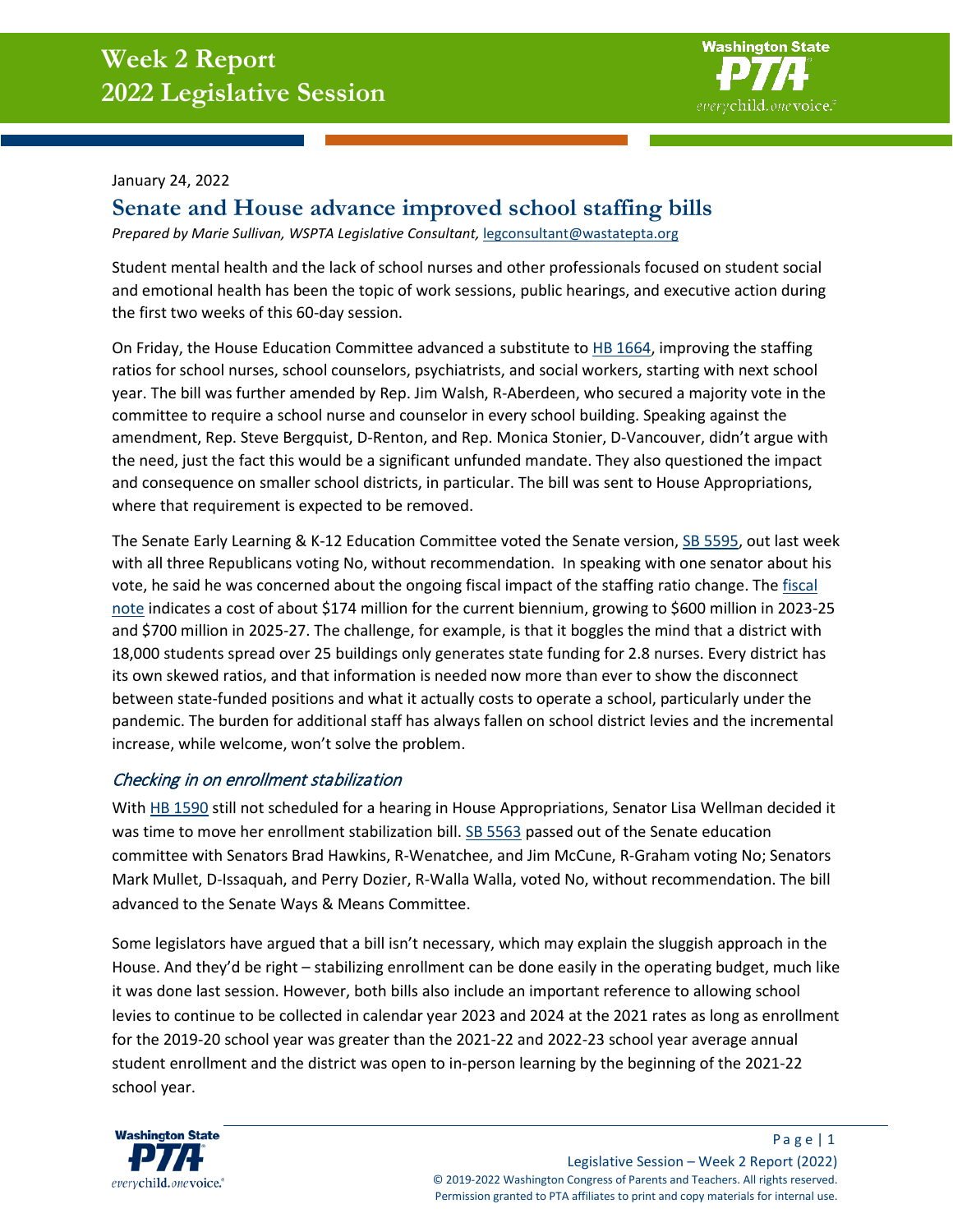The narrative against stabilizing enrollment is that districts should have been planning for student enrollment decline and question how long it will be necessary to cover district costs for students who have gone elsewhere or are staying home. The argument against that narrative is that districts make staffing decisions in the spring of the prior school year based on the best information they have. Most districts planned for lower student returns this fall but, in most cases, are experiencing even greater declines than projected. To reduce apportionment mid-year will force districts to rely on levies, reserves or ESSER funds to cover the cut. The system needs stability and predictability and shouldn't be worried about how to balance this year's books.

# What we're watching

Washington State PTA is monitoring and testifying on bills in various committees, not just the education committees. In addition to dual credit, HiCap, school meals, high school graduation, financial literacy, and safe storage of guns and medications, we're keeping an eye on bills regarding youth mental health, assault weapons, a new grant program for seismic retrofitting, making post-secondary education more accessible and affordable, climate change, and digital equity. Check out the bill list and next week's schedule for more information.

# **Advocacy in Action**

- Thank you to everyone who signed in Pro fo[r HB 1226](https://app.leg.wa.gov/billsummary?BillNumber=1226&Initiative=false&Year=2021) and [HJR 4200](https://app.leg.wa.gov/billsummary?BillNumber=4200&Initiative=false&Year=2021) simple majority for bonds. The Pros outranked the Cons on the sign-in sheets. Unfortunately, the bills were pulled from a vote in House Education. That's a signal that it's unlikely the bill had enough Republican support to advance on the floor. To move a bill that will ask voters for a change to the Constitution requires 60% of each chamber – 31 Senators and 66 Representatives.
- Speaking of simple majority for bonds, Advocacy Committee member Melissa Stone testified in favor of WSPTA's long-standing position in support of simple majority for bonds. She [urged](https://www.tvw.org/watch/?clientID=9375922947&eventID=2022011354&startStreamAt=3520&stopStreamAt=3604)  [legislators to pass](https://www.tvw.org/watch/?clientID=9375922947&eventID=2022011354&startStreamAt=3520&stopStreamAt=3604) HB 1226 and HJR 4200 to build a foundation that supports student success.
- On Monday, Martin Luther King Jr., Day, it was fitting for Dr. Gwen Loosmore to [testify in favor](https://www.tvw.org/watch/?clientID=9375922947&eventID=2022011282&startStreamAt=6119&stopStreamAt=6216) o[f SB 5217,](https://app.leg.wa.gov/billsummary?BillNumber=5217&Initiative=false&Year=2021) urging legislators to adopt a common sense approach to reduce and prevent gun violence. The issue remains one of WSPTA's top legislative priorities this session.
- Natalya Yudkovsk[i testified in favor](https://www.tvw.org/watch/?clientID=9375922947&eventID=2022011285&startStreamAt=2534&stopStreamAt=2665) of [SB 5719,](https://app.leg.wa.gov/billsummary?BillNumber=5719&Initiative=false&Year=2021) a bill that would help make dual credit courses affordable for all students. Natalya also recommended that the bill be a starting point for funding the maximum credit price of \$65, and that the committee consider amending the bill to create a roll up plan that would expand the program to allow more students at other incomes to qualify.
- Samantha Fogg, Seattle Council PTSA[, testified in strong support](https://www.tvw.org/watch/?clientID=9375922947&eventID=2022011331&startStreamAt=4453&stopStreamAt=4532) of [HB 1808,](https://app.leg.wa.gov/billsummary?BillNumber=1808&Initiative=false&Year=2021) a bill that would adjust school transportation funding to support students who are homeless, in the foster care system and students with disabilities. The bill is a starting point to fixing the underfunded STARS pupil transportation funding formula.
- At the request of Washington State PTA, two students testified January 18 in favor of financial literacy [\(SB 5720\)](https://app.leg.wa.gov/billsummary?BillNumber=5720&Initiative=false&Year=2021) in the Senate Early Learning & K-12 Committee. Jackson Adams is a student in the Walla Walla School District and Kellen Hoard is a student in the Northshore School District.

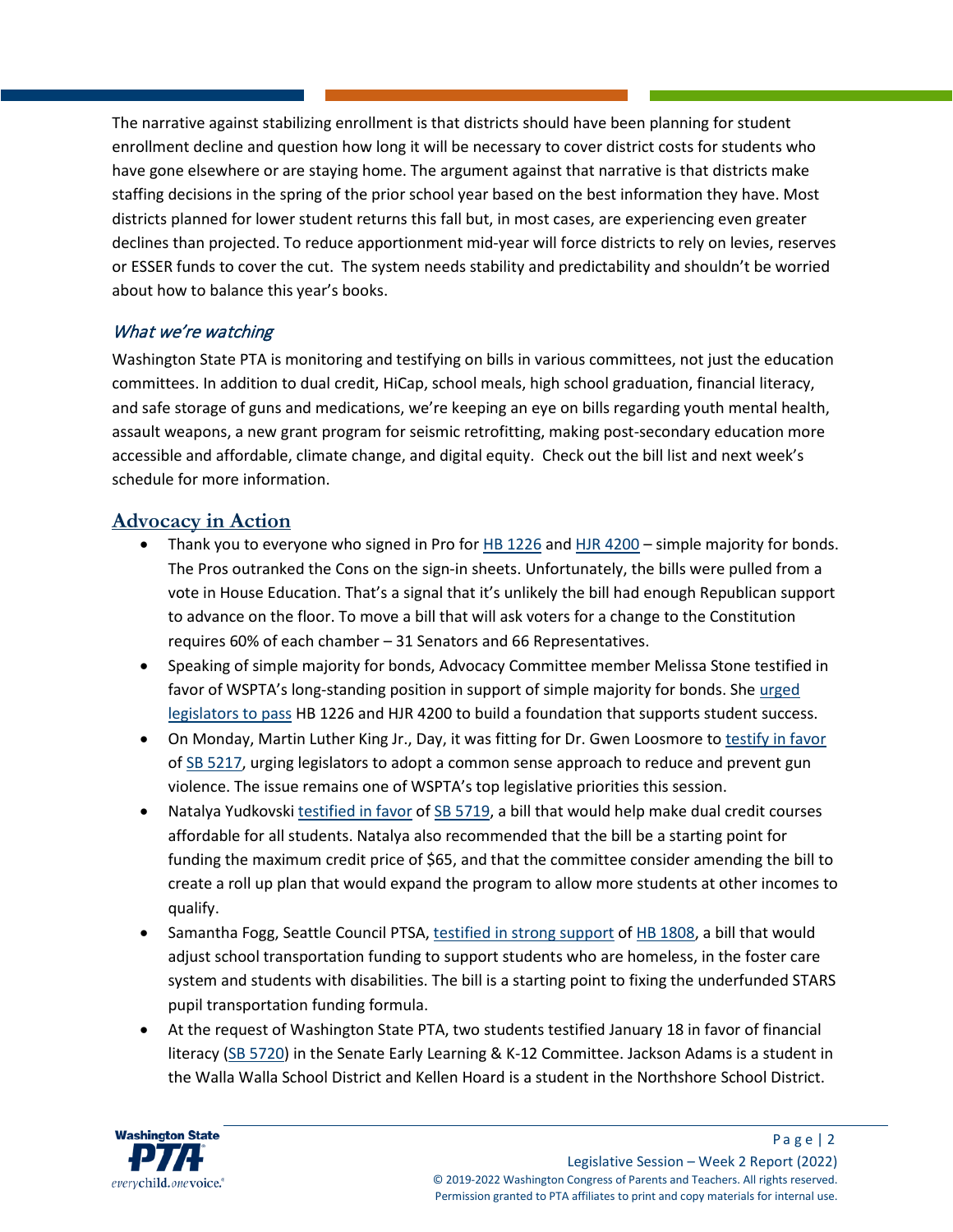Hear their testimony [here](https://www.tvw.org/watch/?clientID=9375922947&eventID=2022011286&startStreamAt=1079&stopStreamAt=1210) an[d here.](https://www.tvw.org/watch/?clientID=9375922947&eventID=2022011286&startStreamAt=854&stopStreamAt=950) Both students participated in the Student Panel last fall during Legislative Assembly and brought strong student voice to this important issue.

- Former WSPTA President Michelle Nims [kicked off a panel of speakers in favor](https://tvw.org/video/house-appropriations-committee-2022011333/?eventID=2022011333&startStreamAt=1247&stopStreamAt=1346) of [HB 1699](https://app.leg.wa.gov/billsummary?BillNumber=1699&Initiative=false&Year=2021) in the House Appropriations Committee January 20. The bill is designed as a short-term approach to helping address the serious workforce shortages facing our schools.
- Safe storage of firearms and medications is the topic of [HB 1759.](https://app.leg.wa.gov/billsummary?BillNumber=1759&Initiative=false&Year=2021) Dr. Gwen Loosmore testified in [favor](https://www.tvw.org/watch/?clientID=9375922947&eventID=2022011355&startStreamAt=1489&stopStreamAt=1590) of the bill and encouraged the Legislature to adopt the measure that will help districts share information with students and families through websites and social media on this important topic.

# **The Week Ahead**

*(Schedule subject to change)*

## *Monday, January 24*

### **Early Learning & K-12 Education (Senate) - Virtual - 1/24 @ 1:30pm**

- SB 5878 Public Hearing Clarifying visual and performing arts instruction. (Remote testimony.)
- SB 5902 Public Hearing Concerning the implementation of high school graduation credit requirements. (Remote testimony.)
- SB 5925 Public Hearing Establishing the outdoor school for all program. (Remote testimony.)

### **Health & Long Term Care (Senate) - Virtual - 1/24 @ 1:30pm**

• SB 5892 - Public Hearing - Establishing pilot projects for utilizing high school student nursing assistant-certified programs to address the nursing workforce shortage and promote nursing careers in rural hospitals. (Remote testimony.)

## **Appropriations (House) - Virtual - 1/24 @ 3:30pm**

• SHB 1153 - Public Hearing - Increasing language access in public schools. (Remote testimony.)

## *Tuesday, January 25*

### **Education (House) - Virtual - 1/25 @ 8:00am**

- HB 1611 Public Hearing Advancing equity in programs for highly capable students. (Remote testimony.)
- HB 1760 Public Hearing Expanding access to dual credit programs. (Remote testimony.)
- HB 1867 Public Hearing Concerning dual credit program data. (Remote testimony.)
- HB 2078 Public Hearing Establishing the outdoor school for all program. (Remote testimony.)

## **Public Safety (House) - Virtual - 1/25 @ 8:00am**

• HB 2037 - Public Hearing - Modifying the standard for use of force by peace officers. (Remote testimony.)

## **Transportation (House) - Virtual - 1/25 @ 3:30pm**

• HB 1969 - Public Hearing - Authorizing the limited use of automated traffic safety cameras for speed violations outside of school speed zones. (Remote testimony.)